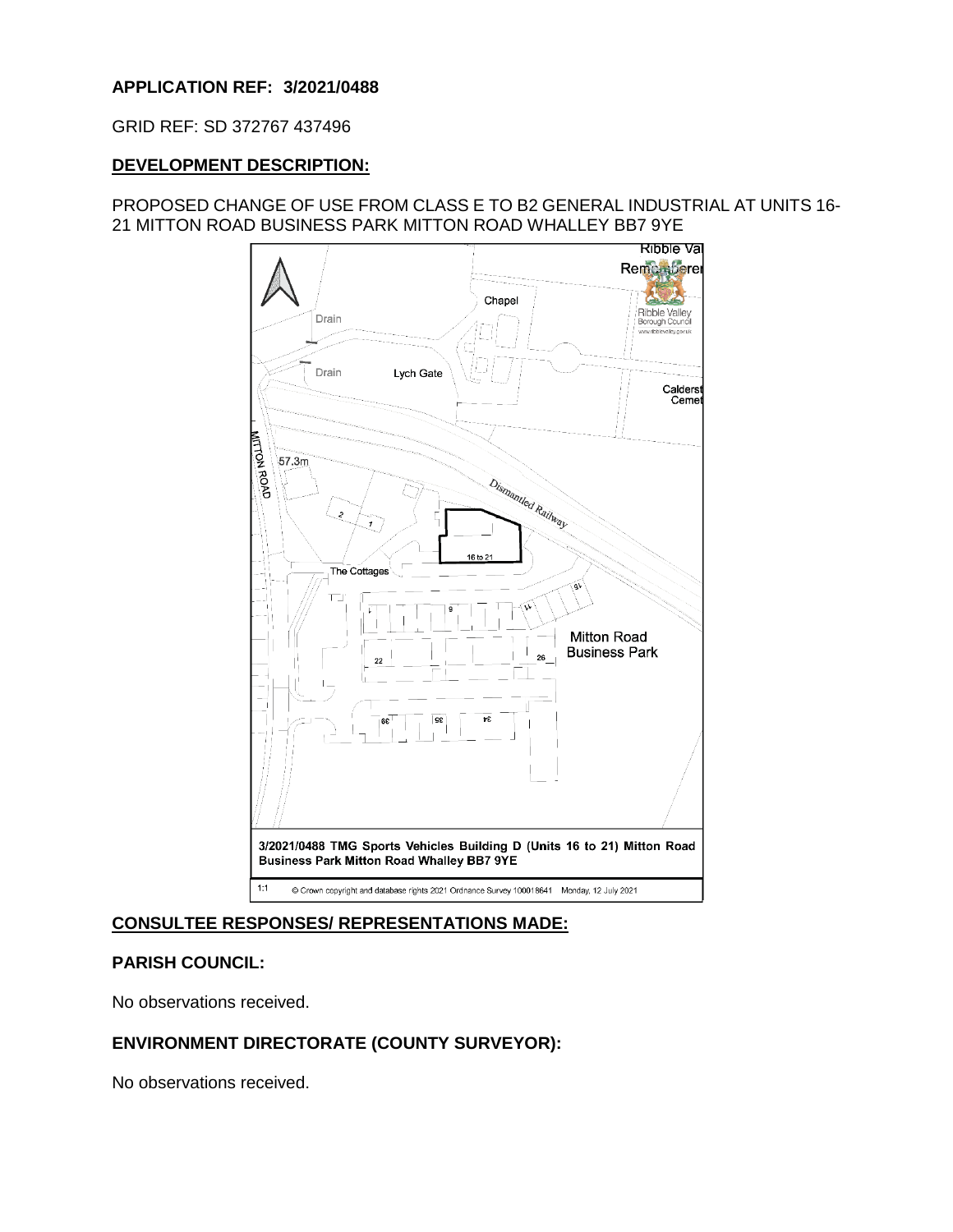# **ADDITIONAL REPRESENTATIONS:**

2 letters of objections have been received making the following comments:

- Unacceptable level of noise.
- Current restrictions not being complied in relation to noise controls including hours of business.
- Insufficient parking within the site.

### 1. **Site Description and Surrounding Area**

1.1 The application relates to units on the Mitton Road Business Park. The business was granted a temporary consent in January 2018 for two years. The units are near to the entrance of the site and has a boundary towards the cottages at Mitton Road.

#### 2. **Proposed Development for which consent is sought**

2.1 The submitted details seek consent for change of use from the former light industrial use which is now Class E to General industrial use Class B2 to retain the operation of the existing business. As the consent in 2018 has lapsed technically the consent revert to the former use.

#### 3. **Relevant Planning History**

3/2017/1224 - Change of use of Building D (Units 16 to 21) from B1 (business) to B2 (general industry) AC.

3/2018/0213 Discharge of condition 5 - internal workspace from planning permission 3/2017/1224.

#### 4. **Relevant Policies**

#### **Ribble Valley Core Strategy**

Key Statement DS1 – Development Strategy Key Statement DS2 – Presumption in Favour of Sustainable Development Key Statement DMI2 – Transport Considerations Key Statement EC1 – Business and Employment Development Policy DMG1 – General Considerations Policy DMG2 – Strategic Considerations Policy DMB1 – Supporting Business Growth and the Local Economy

National Planning Policy Framework (NPPF) National Planning Practice Guidance (NPPG)

#### 5. **Assessment of Proposed Development**

#### 5.1 Principle of Development:

5.1.1 The main considerations relate to whether the use for general industrial purposes is an acceptable use in the location having regard to traffic implications and residential amenity.